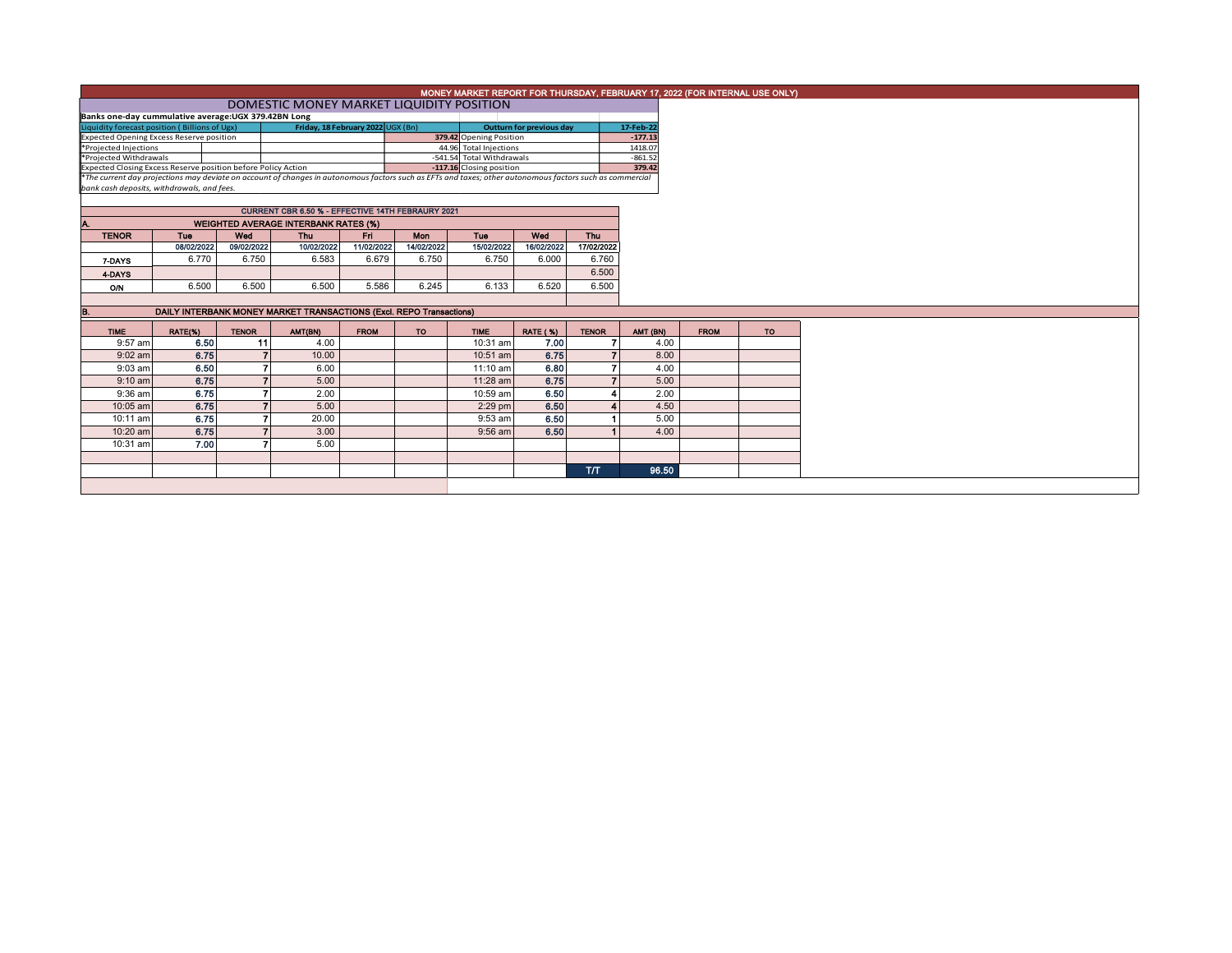|                |            |            |            | CBR AND THE 7- DAY WAR INTERBANK RATES |            |            |            |                   |                |            |            |                                 |            |
|----------------|------------|------------|------------|----------------------------------------|------------|------------|------------|-------------------|----------------|------------|------------|---------------------------------|------------|
| 9.500<br>9.000 |            |            |            |                                        |            |            |            |                   |                |            |            |                                 |            |
| 8.500          |            |            |            |                                        |            |            |            |                   |                |            |            |                                 |            |
| 8.000          |            |            |            |                                        |            |            |            |                   |                |            |            |                                 |            |
| 7.500          |            |            |            |                                        |            |            |            |                   |                |            |            |                                 |            |
| 7.000          |            |            |            |                                        |            |            |            |                   |                |            |            |                                 |            |
| 6.500          |            |            |            |                                        |            |            |            |                   |                |            |            | <u>.</u><br><b>Case of Case</b> |            |
| 6.000          |            |            |            |                                        |            |            |            | <b>The County</b> |                |            |            |                                 |            |
| 5.500          |            |            |            |                                        |            |            |            |                   | <b>STARRED</b> |            |            |                                 |            |
| 5.000          |            |            |            |                                        |            |            |            |                   |                |            |            |                                 |            |
| 4.500          |            |            |            |                                        |            |            |            |                   |                |            |            |                                 |            |
| 4.000          |            |            |            |                                        |            |            |            |                   |                |            |            |                                 |            |
|                | 31/01/2022 | 01/02/2022 | 02/02/2022 | 03/02/2022                             | 04/02/2022 | 07/02/2022 | 08/02/2022 | 09/02/2022        | 10/02/2022     | 11/02/2022 | 14/02/2022 | 15/02/2022                      | 17/02/2022 |
|                |            |            |            |                                        |            |            |            |                   |                |            |            |                                 |            |

• Overnight WAR -7-day WAR - CBR rate -Upper bound -Lower bound

| D.                                                                                         | MONETARY POLICY OPERATIONS MATURITIES PROFILE: (24-FEB- 2022 TO 18-AUG- 2022) |             |             |             |             |             |             |             |             |             |             |             |             |              |  |
|--------------------------------------------------------------------------------------------|-------------------------------------------------------------------------------|-------------|-------------|-------------|-------------|-------------|-------------|-------------|-------------|-------------|-------------|-------------|-------------|--------------|--|
| <b>DATE</b>                                                                                |                                                                               | <b>THUR</b> | <b>THUR</b> | <b>THUR</b> | <b>THUR</b> | <b>THUR</b> | <b>THUR</b> | <b>THUR</b> | <b>THUR</b> | <b>THUR</b> | <b>THUR</b> | <b>THUR</b> | <b>THUR</b> | <b>TOTAL</b> |  |
|                                                                                            | 24-Feb-22                                                                     | 03-Mar-22   | 10-Mar-22   | 17-Mar-22   | 24-Mar-22   | 31-Mar-22   | 07-Apr-22   | 14-Apr-22   | 28-Apr-22   | 05-May-22   | 12-May-22   | 04-Aug-22   | 18-Aug-22   |              |  |
| <b>REPO</b>                                                                                | 404.50                                                                        |             | $\sim$      |             |             |             |             |             |             |             |             |             |             | 404.50       |  |
| <b>REV REPO</b>                                                                            |                                                                               |             |             |             |             |             |             |             |             |             |             |             |             |              |  |
| <b>BOU BILL/DEPO A</b>                                                                     | 10.00                                                                         | 42.30       | 55.60       | 27.00       |             | 35.09       | 30.00       | 240.07      | 57.25       | 207.05      | 10.09       | 33.00       | 26.60       | 774.04       |  |
| <b>TOTALS</b>                                                                              | 414.50                                                                        | 42.30       | 55.60       | 27.00       | <b>COL</b>  | 35.09       | 30.00       | 240.07      | 57.25       | 207.05      | 10.09       | 33.00       | 26.60       | 1,178.54     |  |
| Total O/S Deposit Auction & BOU Bill balances held by BOU up to 18 AUGUST 2022: UGX 774 BN |                                                                               |             |             |             |             |             |             |             |             |             |             |             |             |              |  |
| Total O/S Repo. Reverse Repo. BOU Bill balances held by BOU: UGX 1.179 BN                  |                                                                               |             |             |             |             |             |             |             |             |             |             |             |             |              |  |

| (EI) STOCK OF TREASURY SECURITIES                                                     |                                          |                |                  |                 | Eii)            | <b>MONETARY POLICY MARKET OPERATIONS</b> |               |            |              |              |  |  |
|---------------------------------------------------------------------------------------|------------------------------------------|----------------|------------------|-----------------|-----------------|------------------------------------------|---------------|------------|--------------|--------------|--|--|
|                                                                                       | LAST TBIILS ISSUE DATE: 17-FEBRUARY-2022 |                |                  |                 |                 | (VERTICAL REPOS, REV-REPOS & BOU BILL)   |               |            |              |              |  |  |
| On-the-run O/S T-BILL STOCKs (Bns-UGX)                                                |                                          |                | 5.942.74         | 18/02/2022      | OMO             | <b>ISSUE DATE</b>                        | <b>AMOUNT</b> | <b>WAR</b> | <b>RANGE</b> | <b>TENOR</b> |  |  |
| On-the-run O/S T-BONDSTOCKs(Bns-UGX)                                                  |                                          |                | 22,577.74        | 18/02/2022 REPO |                 | $02$ -Feb $-$                            | 253.50        | 6.500      |              |              |  |  |
| TOTAL TBILL & TBOND STOCK- UGX                                                        |                                          |                | 28,520.49        |                 | <b>BOU BILL</b> | $03$ -Feb $\vert$ -                      | 39.79         | 6.946      |              | 28           |  |  |
| O/S=Outstanding                                                                       |                                          |                |                  |                 | <b>BOU BILL</b> | $03$ -Feb $\vert$ -                      | 29.68         | 7.103      |              | 56           |  |  |
| <b>MATURITY</b>                                                                       | <b>TOTAL STOCK</b>                       | <b>YTM (%)</b> | <b>CHANGE IN</b> |                 | <b>BOU BILL</b> | 03-Feb-                                  | 49.17         | 7.353      |              | 84           |  |  |
|                                                                                       | (BN UGX)                                 | AT CUT OFF"    | <b>YTM (+/-)</b> |                 | <b>REPO</b>     | $03$ -Feb $\vert$                        | 483.00        | 6.500      |              |              |  |  |
| 91                                                                                    | 89.07                                    | 6.501          | 0.000            |                 | <b>REPO</b>     | $04$ -Feb $\vert$ -                      | 215.50        | 6.500      |              |              |  |  |
| 182                                                                                   | 396.25                                   | 8.751          | 0.351            |                 | <b>REPO</b>     | $07$ -Feb $\vert$ -                      | 243.00        | 6.500      |              |              |  |  |
| 364                                                                                   | 5,457.43                                 | 9.700          | $-0.100$         |                 | <b>REPO</b>     | $09$ -Feb $\vert$ -                      | 267.00        | 6.500      |              |              |  |  |
| 2YR                                                                                   | 402.11                                   | 11.000         | 1.000            |                 | <b>BOU BILL</b> | $10$ -Feb $\vert$ -                      | 49.74         | 6.946      |              | 28           |  |  |
| 3YR.                                                                                  | $\overline{\phantom{a}}$                 | 12.090         | $-1.010$         |                 | <b>BOU BILL</b> | $10$ -Feb $-$                            | 29.68         | 7.103      |              | 56           |  |  |
| 5YR.                                                                                  | 1,119.91                                 | 14.390         | 1.390            |                 | <b>BOU BILL</b> | $10$ -Feb $\cdot$                        | 203.58        | 7.398      |              | 84           |  |  |
| 10YR                                                                                  | 10,364.47                                | 14.000         | 0.261            |                 | <b>REPO</b>     | $10$ -Feb $-$                            | 718.00        | 6.500      |              |              |  |  |
| 15YR                                                                                  | 8,795.98                                 | 14.390         | $-1.510$         |                 | <b>REPO</b>     | $11-Feb$ -                               | 133.00        | 6.500      |              |              |  |  |
| 20YR                                                                                  | 1,895.27                                 | 15.900         | 0.400            |                 | <b>REPO</b>     | $15$ -Feb $\cdot$                        | 303.00        | 6.500      |              | c            |  |  |
| Cut OFF is the lowest price/ highest yield that satisfies the auction awarded amount. |                                          |                |                  |                 | <b>BOU BILL</b> | $17$ -Feb $\vert$ -                      | 2.98          | 6.906      |              | 28           |  |  |
|                                                                                       |                                          |                |                  |                 | <b>BOU BILL</b> | $17-Feb$                                 | 207.78        | 7.176      |              | 56           |  |  |
|                                                                                       |                                          |                |                  |                 | <b>BOU BILL</b> | $17$ -Feb $-$                            | 9.92          | 7.398      |              | 84           |  |  |
|                                                                                       |                                          |                |                  |                 | <b>REPO</b>     | $17$ -Feb $-$                            | 404.00        | 6.500      |              |              |  |  |
|                                                                                       |                                          |                |                  |                 |                 |                                          |               |            |              |              |  |  |

WAR-Weighted Average Rate